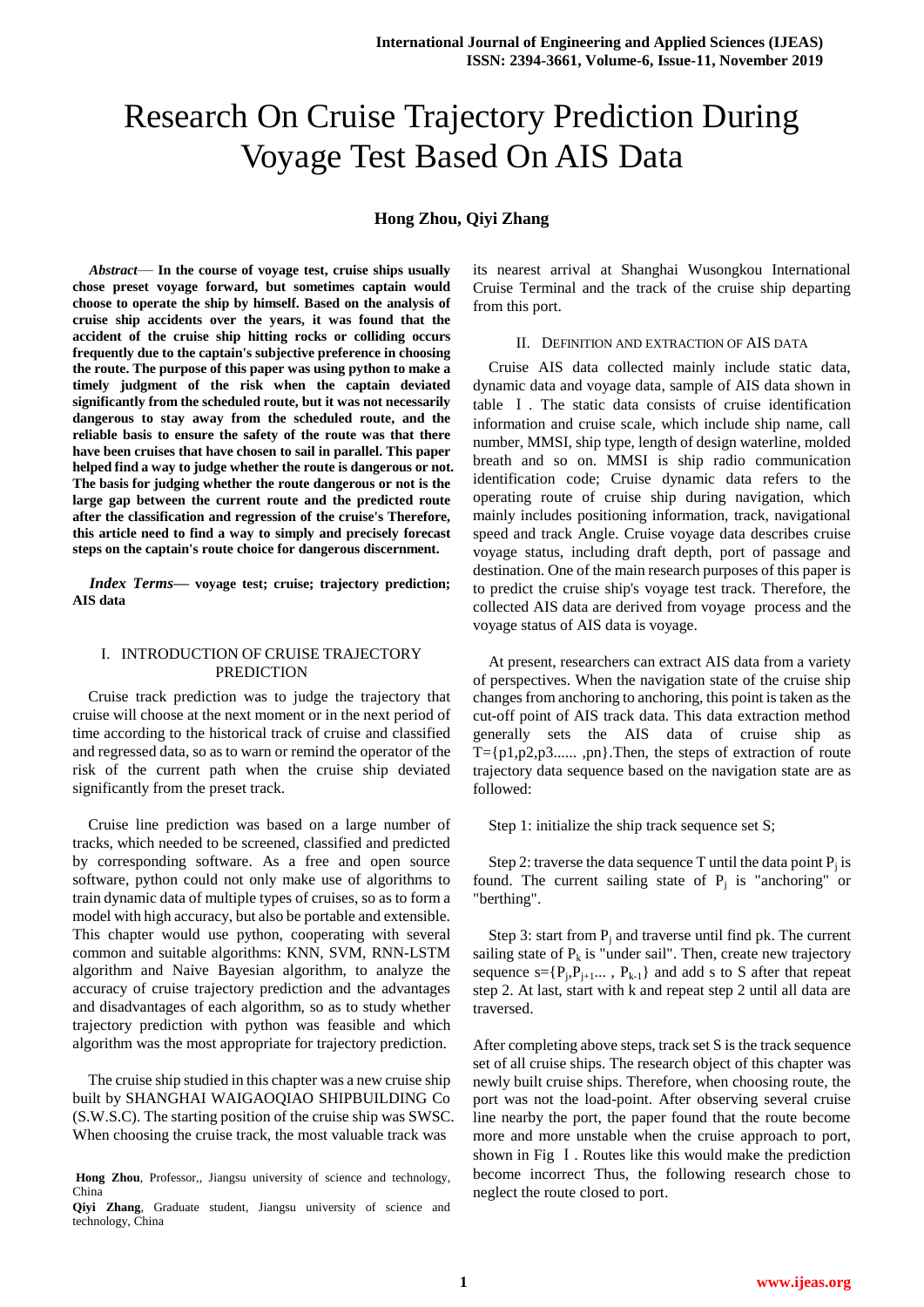| Table I Sample of cruise AIS data |           |                  |                   |                  |              |          |
|-----------------------------------|-----------|------------------|-------------------|------------------|--------------|----------|
| ID                                | MMSI      | Longitude        | Latitude          | Speed            | Angle        | Time     |
| 2019/07/25                        |           |                  |                   |                  |              |          |
| 1110                              | 311000396 | 63°3.433         | 18°0.522          | 5.2              | 79           | 19:05:01 |
| 1111                              | 311000396 | 63°3.198         | $18^{\circ}0.564$ | 5.2              | 108          | 19:07:41 |
| 1112                              | 311000396 | 63°3.126         | 18°0.541          | 3.2              | 162          | 19:08:44 |
| 1113                              | 311000396 | 63°3.104         | 18°0.481          | 2.5              | 261          | 19:10:21 |
| 1114                              | 311000396 | 63°3.142         | 18°0.473          | 1.0              | 49           | 19:15:52 |
| 1115                              | 311000396 | $63^{\circ}3.08$ | 18°0.525          | 2.0              | 48           | 19:18:50 |
| 1116                              | 311000396 | 63°2.954         | 18°0.631          | 1.2              | 33           | 19:24:10 |
| 1117                              | 311000396 | 63°2.917         | 18°0.685          | $\boldsymbol{0}$ | $\mathbf{0}$ | 19:39:06 |
|                                   |           |                  | 2019/07/26        |                  |              |          |
| 1118                              | 311000396 | 63°3.041         | $18^{\circ}0.56$  | 4.2              | 239          | 05:02:35 |
| 1119                              | 311000396 | 63°3.134         | 18°0.506          | 4.9              | 257          | 05:03:56 |
| 1120                              | 311000396 | 63°4.047         | 18°0.304          | 12.71            | 260          | 05:09:55 |
| 1121                              | 311000396 | 63°5.319         | 18°0.102          | 16.11            | 260          | 05:14:58 |

As shown in the Fig I, the route of cruise got complex when cruise became more and more close to the port. In order to get useful route data, it's important to find a proper point to cut the route into the most valuable pieces. Therefore, the paper chose data, whose SOG was above a certain velocity. The paper collected several data from AIS data close to the port, as shown in Fig Ⅱ and Fig Ⅲ. The paper found that the SOG of the cruise became chaos along with the COG.



Fig Ⅰ. AIS data map nearby the port







Fig III. Scatter diagram of cruise liner track with stable change of track Angle and departure velocity

The route passed Shanghai Wusongkou International Cruise Terminal must go through the channel beside the SWSC. For the sake of making AIS data as useful as possible, the paper chose a certain speed, such as 7kn. Before extracting the trajectory sequence based on navigation, set the cruise AIS data as data sequence  $T = \{p1, p2, p3, \ldots, pn\}$ . Then, the algorithm of selecting the AIS data, whose SOG was above 7kn, is followed.

Step1: initializing the cruise trajectory sequence collection S. Step2: traverse the data sequence T until finding data point Pj, whose SOG is 7kn. Then, set the point as the cut point. Step3: set the point as the starting point and repeat the step2, until all the data got traversed.

After finishing the above steps, the paper got several cruise trajectory sequences. The trajectory sequences samples were followed:

| Table II. Route data |                                                   |  |  |  |
|----------------------|---------------------------------------------------|--|--|--|
| ID                   | <b>POINT</b>                                      |  |  |  |
| $S_1$                | $(P_{11}, P_{12}, P_{13}, \ldots)$                |  |  |  |
| $S_2$                | $(P_{21} \cdot P_{22} \cdot P_{23} \cdot \ldots)$ |  |  |  |
| $S_3$                | $(P_{31} \cdot P_{32} \cdot P_{33} \cdot \dots)$  |  |  |  |
| $S_4$                | $(P_{41} \cdot P_{42} \cdot P_{43} \cdot \ldots)$ |  |  |  |
| $S_5$                | $(P_{51}, P_{52}, P_{53}, \ldots)$                |  |  |  |
| S <sub>6</sub>       | $(P_{61} \cdot P_{62} \cdot P_{63} \cdot \ldots)$ |  |  |  |
| $S_7$                | $(P_{71} \cdot P_{72} \cdot P_{73} \cdot \ldots)$ |  |  |  |
| $S_8$                | $(P_{81} \cdot P_{82} \cdot P_{83} \cdot \ldots)$ |  |  |  |
|                      |                                                   |  |  |  |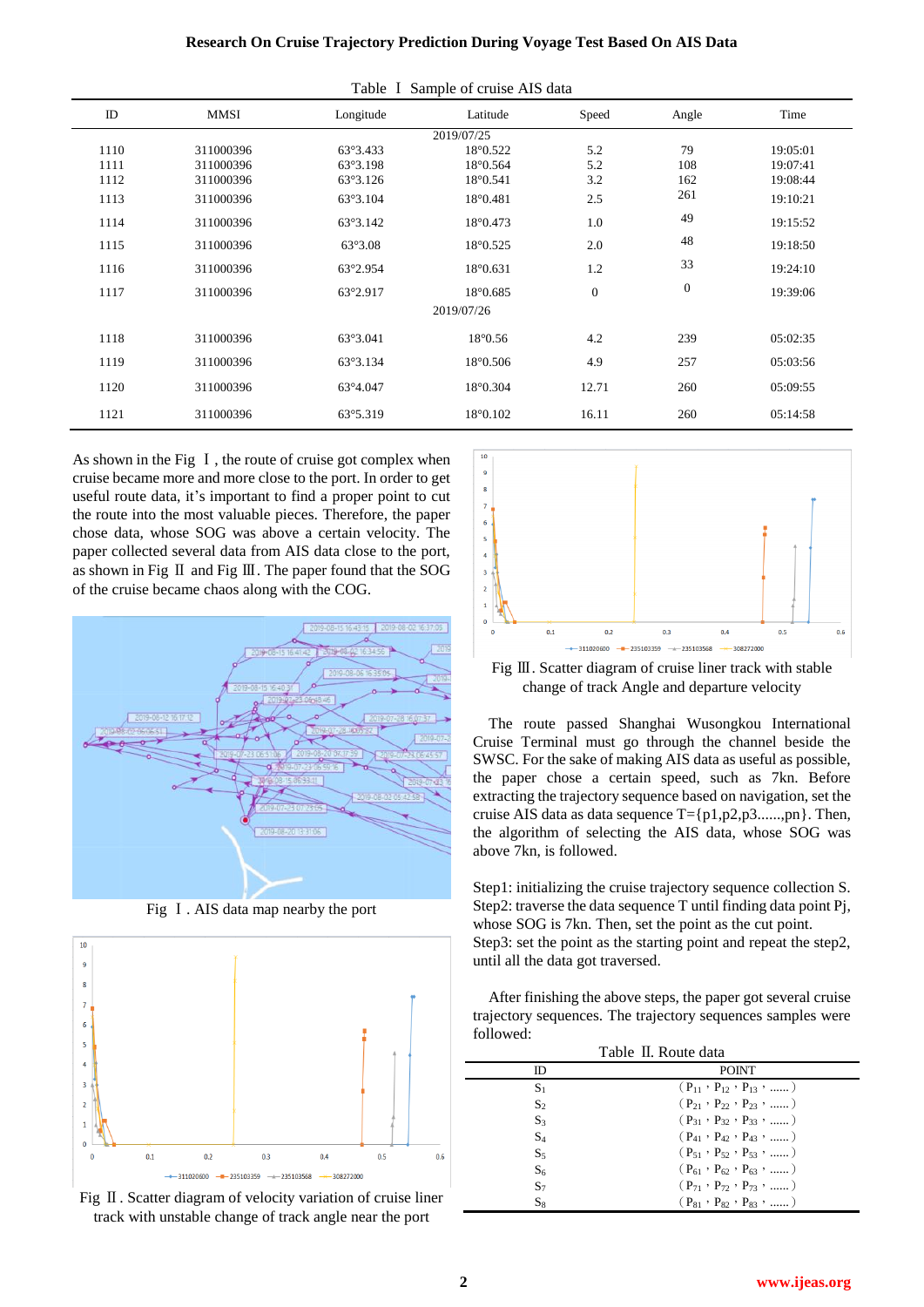### **International Journal of Engineering and Applied Sciences (IJEAS) ISSN: 2394-3661, Volume-6, Issue-11, November 2019**

### III. CRUISE TRAJECTORY PREDICTION ALGORITHM BASED ON AIS DATA

The mathematics description of trajectory prediction algorithm is setting the trajectory data of selected cruise as  $T = \{t_1, t_2, t_3, \ldots, t_n\}$ , and  $t_i$  means the NO.i trajectory point. The description set trajectory collection as  $S = \{s_1, s_2, s_3, \ldots, s_m\}$  and s<sup>i</sup> means the NO.i trajectory piece. Afterwards, the aim of the algorithm is to find a mapping function (1), which could make function (2) become as small as possible.

$$
f(\bullet) : \mathop{Y}\limits^{\wedge} i = f(t, s) \tag{1}
$$

$$
Min(|\stackrel{\wedge}{Y} - Y|)
$$
 (2)

Where *Y* and  $\hat{Y}$  were the real and predicted route of ^

cruise.  $(Y - Y)$  was the difference between real route and predicted route. While the difference was smaller, the more accurate the prediction would be. The mapping function could be assumed as the most similar and possible route extracted from history routes.

Before forecasting the route by algorithm, the sample set should be divided into training set and testing set. General evaluating way covers "hold-out" and "cross validation". The "hold-out" was separating the data set into two mutually exclusive sets. However, the "cross-validation" divided the data set D into k mutually exclusive subsets of similar size, which means  $D=D_1\cup D_2\cup \ldots \ldots \cup D_k$ ,  $D_i\cap D_j=\emptyset$   $(i\neq j)$ . Generally, the "hold-out" was easy to separate and common. However, the smaller the sample set was, the more difficult the separating way would be. Because, as long as the increase of training set proportion, the differences between training set and testing set added. Then, the differences between evaluating model and training model added. Nevertheless, as long as the decrease of training set proportion, the training model was more and more closed to the training set, which made the evaluating model become inaccurate. This paper would separate the sample set into 8:2. The training set would occupy the 80% of the sample and the testing set would occupy the 20% of the sample set.

#### *A. Cruise trajectory algorithm based on SVM-KNN*

The nearest neighbor algorithm was a common classification algorithm, whose basic idea was to find the individual with the least difference from the predicted sample, and thought that the category of the predicted sample was consistent with the category of the individual. The differences between samples could be measured by space length and similarity. When the space length was getting huge, the difference was getting larger. When the similarity was getting huge, the difference was getting larger[1].

If the nearest neighbor algorithm only used the individual closest to the predicted sample as the observation sample, large errors would be generated and overfitting will easily occur. In particular, when the observed individual was noisy data, it had a great influence on the prediction.Therefore, the optimization method of the nearest neighbor algorithm was K nearest neighbor (KNN), and better prediction results could be obtained by observing multiple individuals with small differences from the predicted samples.The basic idea of k-nearest neighbor was to find the K samples closest to the prediction sample ,which were called neighbors, and then choose the category with the highest votes by voting.In general, the difference between the current sample and K neighbors was different. In category discrimination, each neighbor had different influence on the result. Thus, the weight of each neighbor was different. Therefore, the weighted k-nearest neighbor algorithm was derived.

D was used to represent the difference measurement between K nearest neighbors and the target individual, and W was used to represent the influence weight of K nearest neighbors on the target individual.

For 
$$
\sum W=1
$$
, if  $D_i < D_j$ ,  $W_i > W_j$  (3)

It means that the smaller the differences were, the bigger the weight of influence would be. When using KNN, make sure the weight vector is key point to turn W into a function of D (4). Then normalize W.

$$
W=f(D) \tag{4}
$$

Another way was setting fixed step value for W and C was used to represent the value set of category. R represented the K nearest categories of target unit.

If  $R_i = C_j$ ,  $R_i C_i = 1$ , else  $R_i C_i = 0$  (5) The probability of category  $C_j$  is:

$$
P (C_j) = \sum R_i C_i W_i
$$
 (6)

The individual category discriminant is: argmax $\nabla R_iC_i$ ·W<sub>i</sub> (7)

The basic logic of support vector machine (SVM) is to find a partition hyperplane applied to divided the sample D={ $(x1,y1)$ ; $(x2,y2)$ …… $(xm,ym)$ }, yi $\in$  {-1,+1}into different types. In general, the choice of hyperplane tried to ensure that the results generated after hyperplane partition were the most robust and the generalization ability for the unseen examples was the strongest. In the sample space, the hyperplane partition could be described by the following linear equation[2]:

$$
\omega^T + b = 0 \tag{8}
$$

The  $\omega = {\omega1; \omega2; \dots; \omegad}$  was a normal vector, which determines the direction of thehyperplane; B was the displacement term, which determined the distance between the hyperplane and the far point. Obviously, the partition hyperplane could be determined by the normal vector omega and displacement b, which we would call ωb.In the sample space, the distance from any point x to the hyperplane could be written as:

$$
r = \frac{|\omega Tx + b|}{\|\omega\|} \tag{9}
$$

Assumed that the hyperplane sample could correctly classify the training sample, for  $(xi,yi) \in D$ , if  $yi=+1$ , then  $\omega^T x_i + b > 0$  <br>  $\therefore$  if yi=-1, then  $\omega^T x_i + b < 0$ . Support vector could make followed equation of the training samples closest to the hyperplane come true.

$$
\begin{cases} \omega \text{Txi} + \mathbf{b} \ge +1 , \text{ yi } = +1 \\ \omega \text{Txi} + \mathbf{b} \le -1 , \text{ yi } = -1 \end{cases} \tag{10}
$$

The sum of the distance from the two heterogeneous support vectors to the hyperplane was called interval. The equation and figure were followed.

$$
r = \frac{2}{\|\omega\|} \tag{11}
$$

When the constraint parameter normal vector ω and displacement b were found, the gamma could be maximized. Then, the partition hyperplane with the maximum constraint interval could be found. The equation were followed.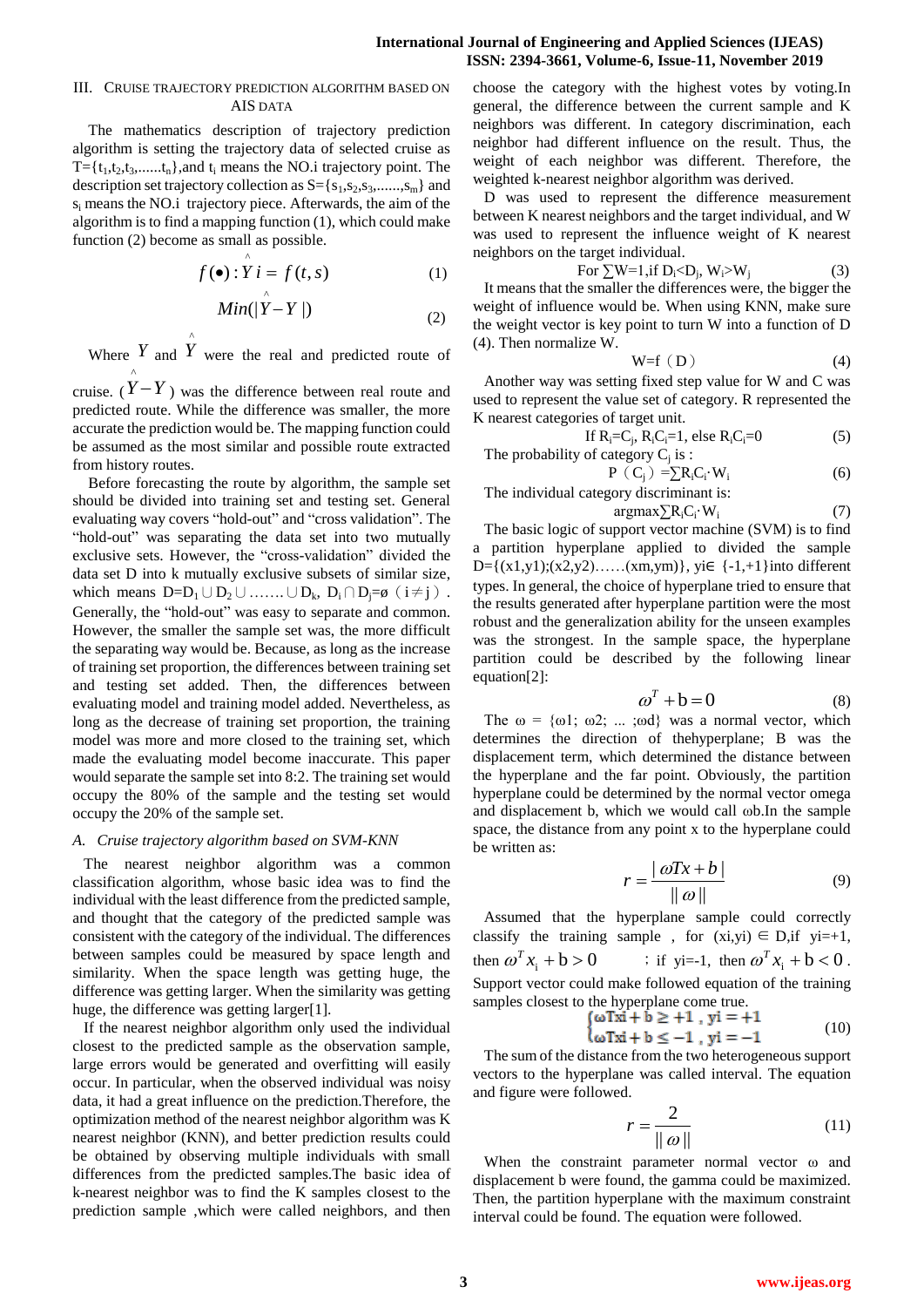$$
\max_{\omega, b} = \frac{2}{\|\omega\|} \tag{12}
$$

s.t.yi(
$$
\omega Tx i+b
$$
) $\geq 1$ , i=1,2,3,......m (13)

Obviously, in order to maximize the interval, just maximized  $\frac{1}{\| \omega \|}$ 1  $\frac{1}{\omega}$ , which was the same thing as

minimizing  $\|\omega\|^2$ . The function could be rewritten as:

$$
\max_{\omega,b} \frac{1}{2} \|\omega\|^2 \tag{14}
$$

s.t.yi( $\omega$ T14xi+b) $\geq 1$ , i=1,2,3……..m (15)

 $\xi$  was the basic support vector machine. At the same time, in order to reduce the errors near the hyperplane SVM algorithm classification, when choosing the threshold factor,

 $\zeta$  needed more than  $\frac{1}{\| \omega \|}$ 1  $\frac{1}{\omega}$ .

#### *B. The principle of RNN-LSTM algorithm*

LSTM model was a special RNN model, which was mainly used to solve the problem of gradient disappearance in ordinary RNN model when the time span of input samples was long[3]. Compared with the general neural network, RNN model had an irreplaceable advantage -- memory function. At the same time, like the basic neural network model, it could combine the low-level features by learning to form the high-level features, and then discovered the distributed features of the training set. It was proved that LSTM had excellent performance when dealing with many modeling problems.LSTM could not only be used to learn the shallow nonlinear network structure, approximating complex functions, and finally obtained the essential characteristics of the input sample data. More importantly, it solved the dilemma that the low information utilization rate of the standard RNN long-term samples led to the disappearance of the gradient, and ensured the realization of long-term information memory.

LSTM model was established on the basis of TIME series data, while AIS data included TIME, which could be changed as the INTERVAL of characteristic data in LSTM. The trajectory characteristic Y(t) of the cruise ship at time t that could be written as  $Y(t) = \{iv, \text{Ing}, \text{lad}, \text{ sog}\}.$  Cruise trajectory characterization data  $Y(t+1)$  was essentially the prediction result of the first n moments, which could also be called output gate.The characteristic data of ship trajectory at the first n moments  $Y(t-n+1)$ ,  $Y(t-n+2)$ ,  $Y(t-n+3)$ ...... .  $Y(t)$ was the input gate, which was shown in fig5.  $Y(t+1)$  could be illustrated as function19.

$$
Y(t+1)=f(\{Y(t-n+1), Y(t-n+2), \ldots, Y(t)\})
$$
 (19)



FigⅣ. Internal structure diagram of LTSM memory block

In LSTM training, the prediction accuracy of neural network was affected by the number of LSTM layer neurons (memory modules). In the training, the empirical formula was used as the initial value to determine the valuation, and the appropriate number of neurons was calculated through experiments. At last the number with the minimum error is identified as the number of LSTM layer nodes in the training.

#### *C. The principle of Naive Bayesian(NB) algorithm*

The first thing to think about when using NB models was bayesian decision theory. In theory, bayesian decision theory was a theory that could select the optimal category after comparing the correlation probability and the loss caused by misclassification of the sample set in a sample set when all relevant probabilities were known [4].

Cruise ship's voyage test path was generally divided into two parts, the open sea and the offshore. In the offshore part, the deviation between cruise lines in the sea trial was relatively small. However, in the offshore part, especially the route near the port and the route away from the port, there were more cases that the captain operates the route, and many serious cruise accidents occurred near the cruise port or the area close to the coastline. This phenomenon was generally attributed to the following reasons, such as the captain's negligence or deliberate searching for a sense of accomplishment, the lack of personnel management in the process of operation, etc. In the far-sea part, there were preset routes, and the preset routes were mostly the routes with high frequency, so there were few environmental risk factors. However, NB generally only needed the correct ranking of conditional probability of various categories, and could correctly classify the results on the basis of no accurate probability value, which was suitable for the data of the thin and long-type region such as the navigation track.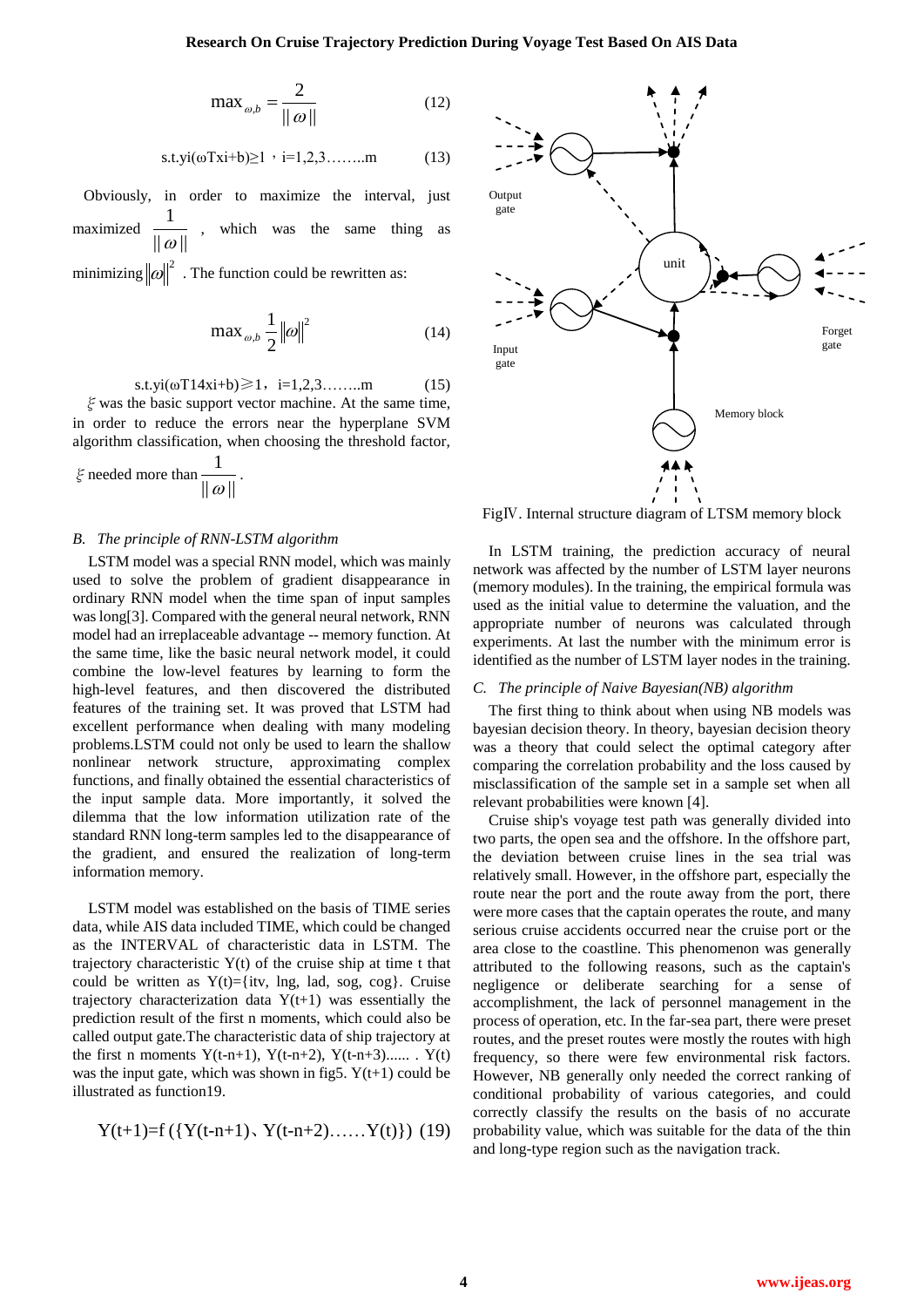### **International Journal of Engineering and Applied Sciences (IJEAS) ISSN: 2394-3661, Volume-6, Issue-11, November 2019**

BN assumed that training set had N different types[5], then , the training set was  $V = \{c_1 \cdot c_2 \cdot c_3 \dots c_N\}$ . Afterwards, BN assumed  $\lambda_{ij}$  was the loss due to misclassification of samples belonging to cj. The expected loss caused by misclassifying sample x into ci could be determined by the posterior probability P  $(c_i | x)$ , namely R  $(c_i | x)$ , which was the conditional risk of sample x. The task of this section was to find the minimum overall risk.

$$
R (ci|x) = \sum_{j=1}^{N} \lambda_{ij} P(c_j|x)
$$
 (20)

$$
R(x) = Ex[R(h(x|x))]
$$
 (21)

Therefore, if wanted to minimize R(h), just minimized the conditional risk  $R(h(x|x))$ . After that, it was necessary to select the category marker that could minimize the conditional risk on each sample based on the bayesian criteria. That is:

$$
h^*(x) = \arg\min_{c \in \mathcal{Y}} R(c|x)
$$
 (22)

In the above equation,  $h^*$  was called the optimal classifier, and the corresponding overall risk R (h\*) was called bayesian risk, and 1-r (h\*) was the optimal performance that the classifier could achieve in this training set. When the goal was to minimize the classification error rate, the misjudgment loss could be written as:

If i=j, then  $\lambda$ ij=0, otherwise  $\lambda$ ij=1 (23) The conditional risk in this case is:

$$
R (c|x) = 1 - P(c|x)
$$
 (24)

Thus, the optimal bayesian optimal classifier, which minimized the classification error rate, could be obtained:

$$
h^*(x) = \arg\min_{c \in \mathcal{Y}} P(c|x)
$$
 (25)

The function helped select the category marker that maximized the posterior probability  $P(c|x)$ . In the actual training process, the a posteriori probability  $P(c|x)$  was hard to get. Only in the process of machine learning through a training on the training sample set, that was able to make the a posteriori probability as close as possible to the real  $P(c|x)$  .However, to obtain  $P(c|x)$  as accurately as possible, there were two approaches. One approach was discriminant model, in which, x had been given and c was predicted by modeling  $P(c|x)$ . The SVM mentioned above was discriminant model.The other was the joint probability distribution  $P(c|x)$  modeling, so as to obtain  $P(c|x)$  again, namely the generative model. Before generating the model, the following function (26) must be satisfied.

$$
P(c|x) = \frac{P(x, c)}{p(x)}
$$
 (26)

Based on Bayes theorem, the formula  $P(x|c)$  could be written as function (27):

$$
P(c|x) = \frac{P(c)P(x|c)}{p(x)}
$$
 (27)

In the above formula,  $P(c)$  was a kind of prior probability, while  $P(x|c)$  was a kind of conditional probability of sample x relative to category marker c, which could also be called

"likelihood". P (x) was the "evidence" factor used for normalization. When sample x was given, the evidence factor P (x) was not related to the category marker, and then the focus of the problem was how to estimate prior  $P(x)$  and likelihood  $P(x|c)$  on the basis of training set D.

### IV. EXPERIMENTAL ANALYSIS

The data selected in this paper were from AIS data service platform.When dividing the test set, the data set was divided into training set and test set according to the ratio of 8:2, among which there were 4985 training set data and 1336 test set data. The research divided different trajectory segments according to 3 hours and put randomly selected data of trajectory segments into training and test sets., as shown in table Ⅲ.

TableⅢ. The table of the selected training and test sample

| num<br>her | $-200$ |     | `10n                          |    |  |
|------------|--------|-----|-------------------------------|----|--|
|            |        | 336 | $\mathcal{Q}$ . $\mathcal{C}$ | 50 |  |

#### *A. The Validation of data set*

Route prediction algorithm was used to conduct training in the above training set and model performance evaluation on the test set. The algorithm was divided into two tasks:

1.Route classification task to predict which type of route the AIS data belongs to.

2.Predict the position information of AIS data in the future.

In order to verify the prediction effect of each algorithm in the course trajectory prediction, this paper carried out experiments in the data described in the previous section. Due to the annotated data in this data set, the route prediction problem was defined as a classification problem, and the classification accuracy was used to evaluate the experimental results. Accuracy was defined as follows:

$$
Predictiont=t/(t+q)
$$
 (28)

In above formula, t represented the number of tracks predicted correctly in the ship track, and q represented the number of tracks predicted incorrectly in the ship track

The accuracy of track prediction is defined in equations (29) and (30).

$$
RMSE = dist(oi, pi)
$$
 (29)

$$
MSE = \sqrt{\frac{1}{n} \sum_{i=1}^{n} (o_i - p_i)^2}
$$
 (30)

In above formula, pi represented the predicted route, oi represented the real route, and distwas the distance function.When calculating the distance between two routes, the measurement method of track similarity mentioned in this paper was used to calculate. If RMSE  $\geq d$ , the prediction was wrong. If RMSE<d, the prediction was right.

#### *B. Settings of algorithm parameter*

The route prediction algorithm was used to conduct experiments in the above two data sets, and the global parameters of each algorithm were set as followed: based on the regional statistics algorithm; area size width=2, height=2; Weighted K nearest neighbor: the weighted function was i/2, and the weighted function usedi/2. The letter represents the ith nearest neighbor, and the number of nearest neighbors was  $K = \{3, 5\}.$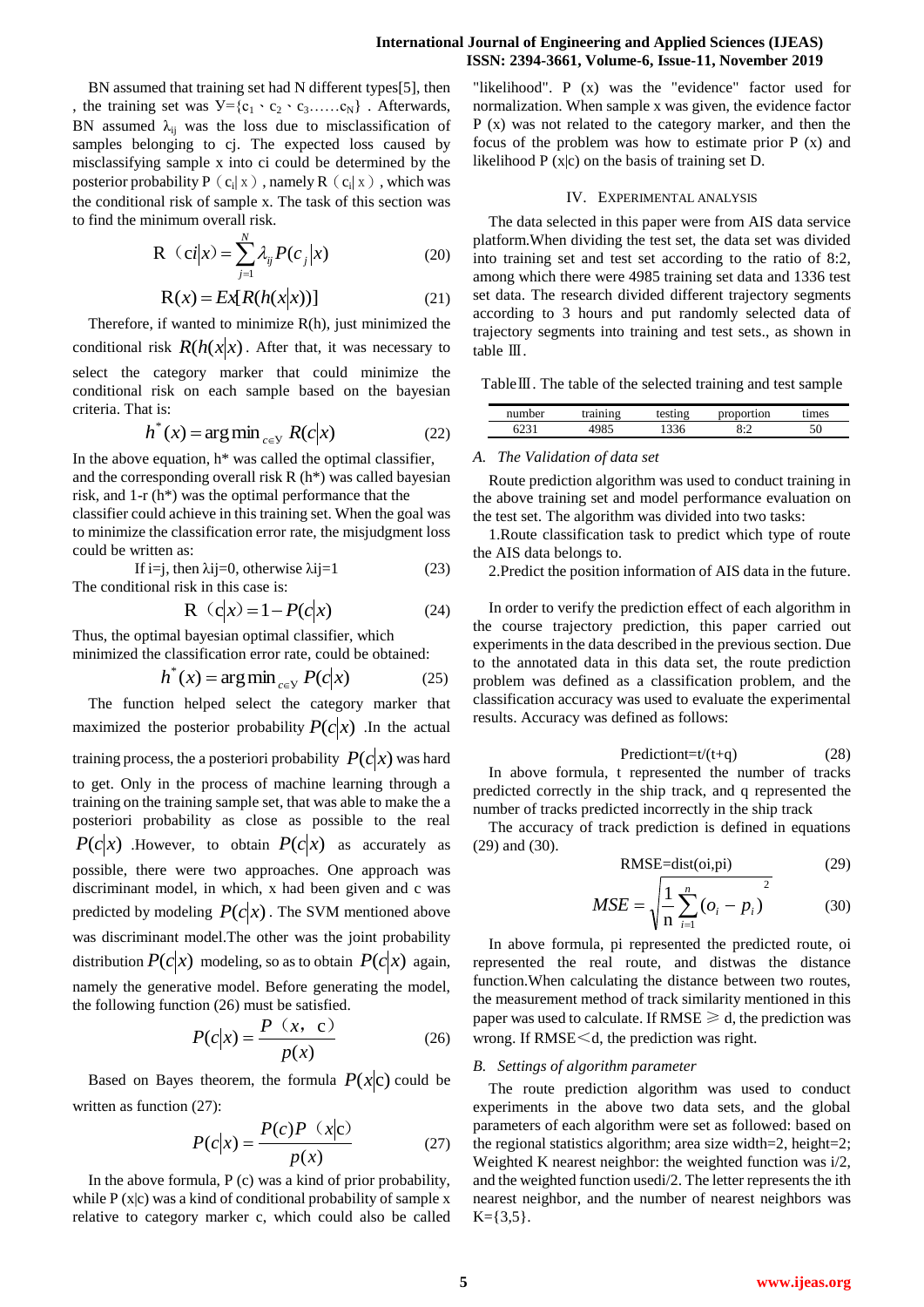In this paper, LSTM adopted the strategy of ten-fold-cross validation. A set of data based on time series of the same ship was normalized and input as the model of a single target. In neural network, only the track feature vectors of multiple input moments were splicing, and the data format was long vector. However, in the input of LSTM network, since LSTM was based on time series, the input data format was a second-order matrix. As an important parameter of the experiment, the number of specific time points of the time series also affected the number of neurons in the LSTM layer of the trajectory prediction model. Due to the need to directly compare the prediction effects of the two prediction models, in order to be simple, the evaluation index only adopted the MSE mean square error method mentioned in 4.1.1 to evaluate the ship track prediction model. Mean square error referred to the expected value of the squared difference between observed value of parameter observed and predicted of parameter true value. The smaller the value of MSE was, the higher the accuracy of the experimental data described by the trajectory prediction model was.

### *C. Experimental results and analysis*

Fig V was the selected sailing track, and TI, T2 and T3 were the selected predicted positions respectively. The analysis of experimental results could be divided into two parts:

1. Prediction effect of airline classification model using traditional machine learning algorithm and performance comparison.

2. Track regression prediction model using traditional machine learning and deep learning algorithms.



## Fig Ⅴ. The trajectory curve of Sea Of The Spectrum used for prediction

For the route classification model, NB and SVM algorithm model were used in the experiment to predict the route from the input AIS data. A variety of prediction methods were used to conduct experiments on the data set, and the experimental statistical results were shown in table 4, where the horizontal axis represented the AIS data input that had traveled the route, and the vertical axis represented the prediction accuracy, expressed in percentage. From the overall trend of figure7, the trend of each curve was gradually increasing, indicating that the accuracy of prediction from T1 to T3 was constantly improving. This was because that the ship track from T1 to T3 was known to be longer and longer, and there were more and more descriptions of ship track, so the prediction was more and more accurate. Look from the prediction results, finding that the best was the SVM prediction effect model effect that was significantly better than simple bayesian model. What's

more, the predictive accuracy of predicted pointsin T3 was more than 90%.This was mainly because less data used in this article AIS and the fitting degree of the SVM algorithm for a small amount of sample were better, helping achieve good results in classification and prediction. SVM-KNN had better performance, but more complex in implementation.



FigⅥ. SVM-KNN SVM and NB accuracy comparison

Table Ⅳ. The table of SVM-KNN SVM and NB accuracy comparison

| COMPANYON      |       |                  |       |  |  |
|----------------|-------|------------------|-------|--|--|
| Prediction     |       | Prediction point |       |  |  |
| algorithm      | T1    | т2               | T3    |  |  |
| <b>SVM-KNN</b> | 0.832 | 0.931            | 0.959 |  |  |
| <b>SVM</b>     | 0.821 | 0.924            | 0.954 |  |  |
| NB             | 0.766 | 0.826            | 0.913 |  |  |

For track regression prediction model, LSTM and KNN algorithm model with a good calibration of the route were used in the experiment to predict the route through AIS data inputted. The experimental statistical results were shown in table8, where the horizontal axis represented various prediction points and the vertical axis represented the prediction accuracy, with the unit being percentage. Observing from the overall trend of figure5, the trend of each curve was gradually increasing, indicating that the accuracy of prediction from T1 to T3 was constantly improving. This was because that the ship track from T1 to T3 was known to be longer and longer, and there were more and more descriptions of ship track. Thus, the prediction was more and more accurate. Looking from the prediction results, the prediction effect of LSTM was the best which was obviously better than that of KNN model. Forecast accuracy in T3 point was over 90%, and prediction effect based on the weighted KNN algorithm was poorer, only when the T3 prediction accuracy was over 80%. The phenomenon occurred mainly because of KNN algorithm only finding the most similar data from historical data rather than LSTM algorithm that could sense the features related to the track of changes.

Table V. The table of KNN and LSTM accuracy comparison

| Prediction  |       | Prediction point |       |
|-------------|-------|------------------|-------|
| algorithm   | T 1   | T2               | T3    |
| $KNN-3$     | 0.594 | 0.721            | 0.774 |
| $KNN-5$     | 0.632 | 0.764            | 0.791 |
| <b>LSTM</b> | 0.721 | 0.855            | 0.901 |